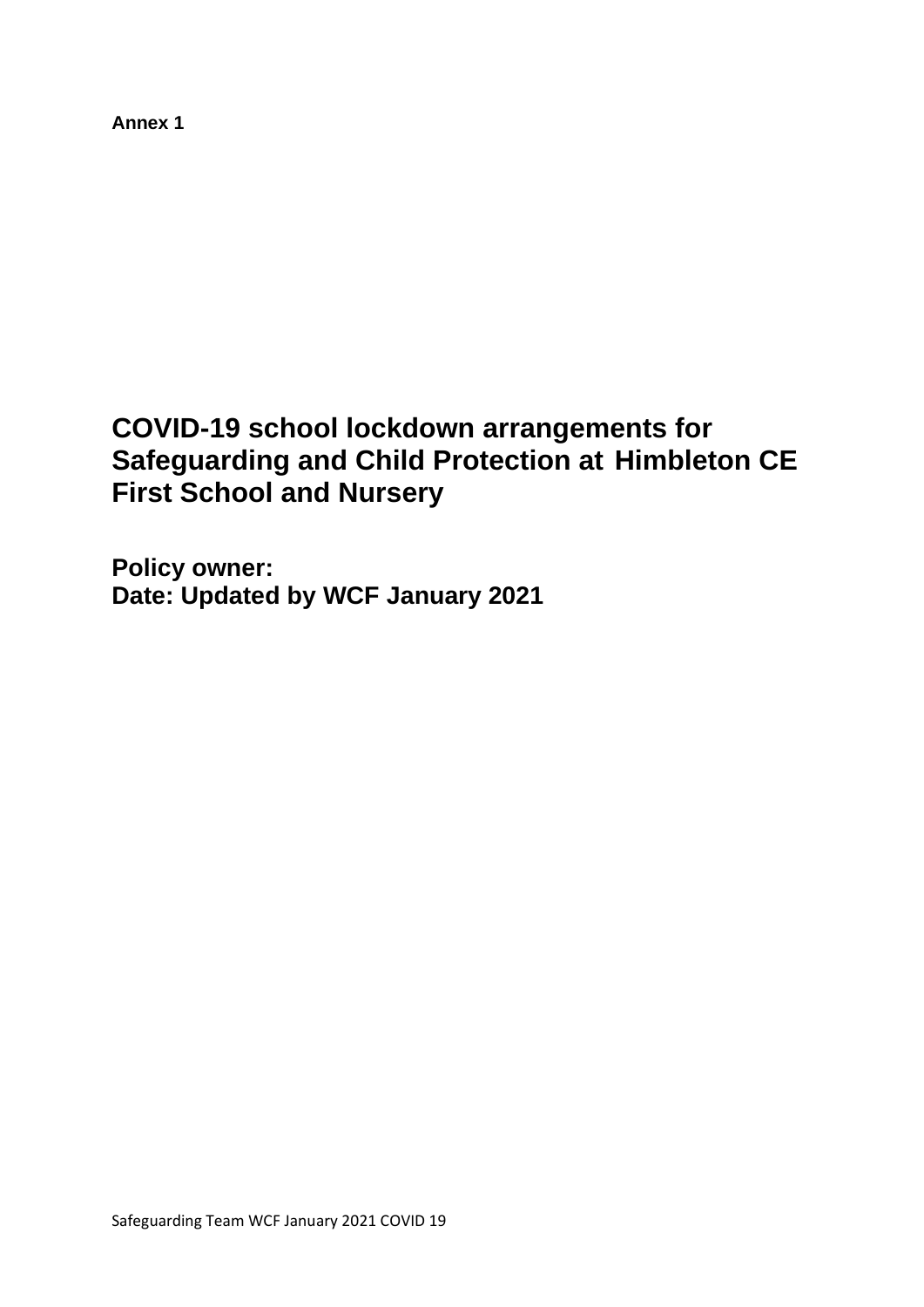## **1. Context**

On January 5<sup>th</sup>, 2021 another national lockdown was imposed. Schools, alternative provision, special schools, and colleges will remain open to vulnerable children and children of critical workers only. All other children and students will learn remotely until February half term.

**Himbleton CE First School and Nursery** will continue to follow DfE COVID guidance (DfE COVID Safeguarding guidance)

## **Safeguarding and designated safeguarding leads**

[Keeping children safe in education](https://www.gov.uk/government/publications/keeping-children-safe-in-education--2) is statutory safeguarding guidance that all schools, FE colleges, sixth form colleges and designated institutions must continue to follow. Other 16 to 19 providers are required to comply with relevant safeguarding duties and to follow the guidance in keeping children safe in education by virtue of their funding agreement.

Early years providers must continue to follow the safeguarding requirements in section three of the [Early Years Foundation Stage framework.](https://www.gov.uk/government/publications/early-years-foundation-stage-framework--2)

**Himbleton CE First School and Nursery** will ensure that all School staff are aware of this revised policy.

**Himbleton CE First School and Nursery** will ensure that a DSL or DDSL will be on site where possible, however, in some circumstances:

- a trained DSL (or deputy) from the early years setting, school or FE provider is available to be contacted via phone or online video, for example working from home
- sharing trained DSLs (or deputies) with other schools or FE providers (who should be available to be contacted via phone or online video)

Where a trained DSL (or deputy) is not on site, in addition to one of the above options, a senior leader should take responsibility for coordinating safeguarding on site

#### **Contact details for reporting to Public Health**

**Himbleton CE First School and Nursery** will contact for COVID-19 queries related to education settings including early years and childcare settings, schools or Post 16 provision:

Worcestershire County Council Public Health Team Email: WCChealthprotection@worcestershire.gov.uk Tel: 01905 845491

For notification of suspected cases: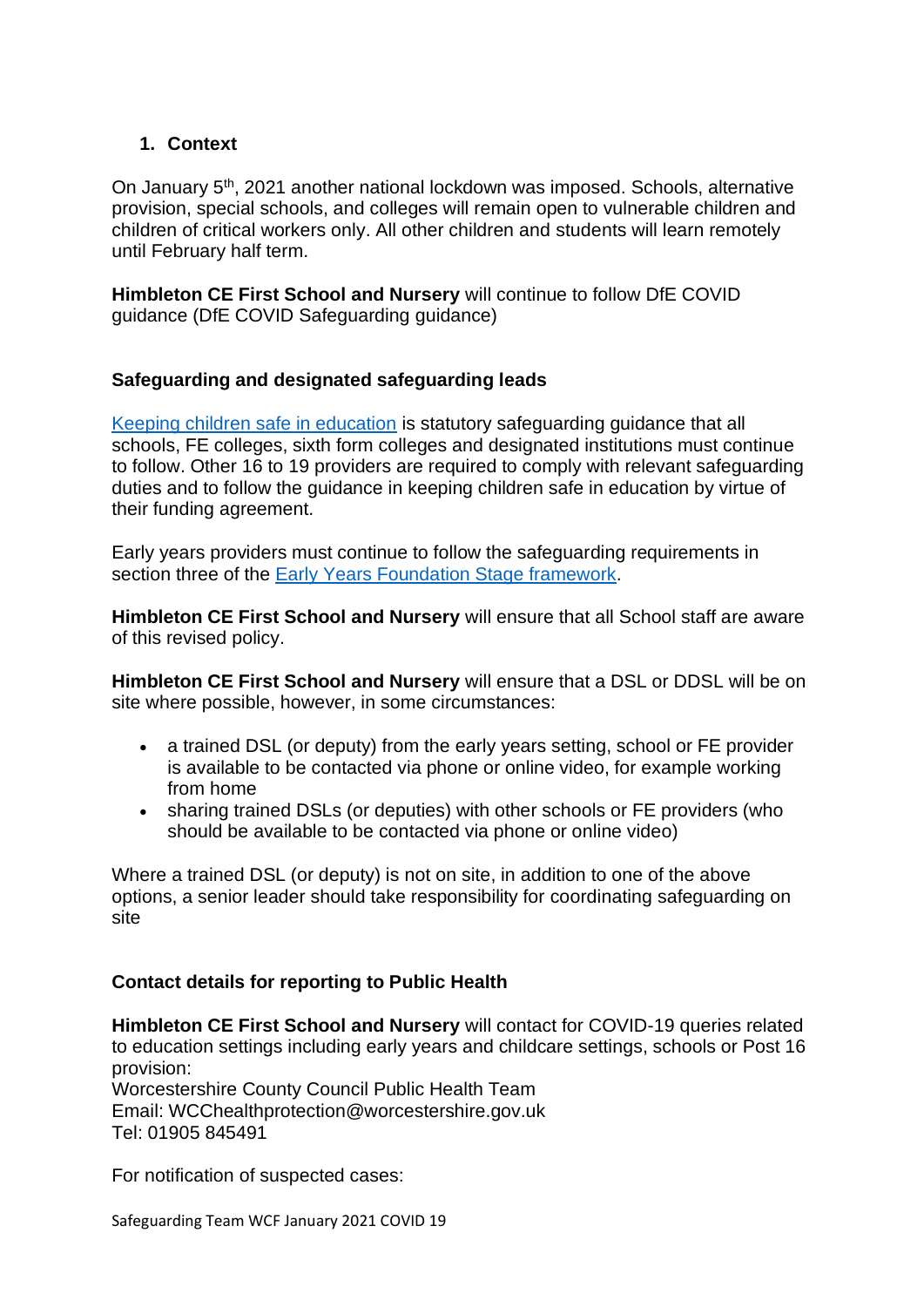#### On-line notification: <https://capublic.worcestershire.gov.uk/TestAndTracePublic/SchoolEducation>

For notification of confirmed cases: Worcestershire County Council Local Outbreak Response Team (LORT) Monday-Sunday 0900-1800 Email: WCChealthprotection@worcestershire.gov.uk Please add to the subject line "[school name] - positive case confirmed" Tel: 01905 845491

You can find all our procedures and guidance on the management of suspected cases, management of confirmed cases and arrangements for management of a possible outbreak on our website: Coronavirus (COVID-19) Public Health guidance for settings

This annex of the **Himbleton CE First School and Nursery** Safeguarding, and Child Protection policy contains details of our individual safeguarding arrangements in the following areas:

- 1. Context
- 2. Vulnerable children and critical workers
- 3. Attendance monitoring
- 4. Designated Safeguarding Lead 5. Reporting a concern
- 6. Safeguarding Training and induction
- 7. Safer recruitment/volunteers and movement of staff
- 8. Online safety in schools and colleges
- 9. Children and online safety away from school and college
- 10. Supporting children not in school
- 11. Supporting children in school

#### **Key Contacts:**

| <b>Role</b>                                                   | <b>Name</b>                  | <b>Email</b>                 |
|---------------------------------------------------------------|------------------------------|------------------------------|
| <b>Designated</b><br>Safeguarding<br>Lead                     | Gemma<br><b>Martin</b>       | head@himbleton.worcs.sch.uk  |
| <b>Deputy</b><br><b>Designated</b><br>Safeguarding<br>Lead(s) | <b>Sara</b><br><b>Hedges</b> | slt54@himbleton.worcs.sch.uk |
| <b>Headteacher</b>                                            | Gemma<br><b>Martin</b>       | head@himbleton.worcs.sch.uk  |
| <b>SENCO</b>                                                  | Gemma<br><b>Martin</b>       | head@himbleton.worcs.sch.uk  |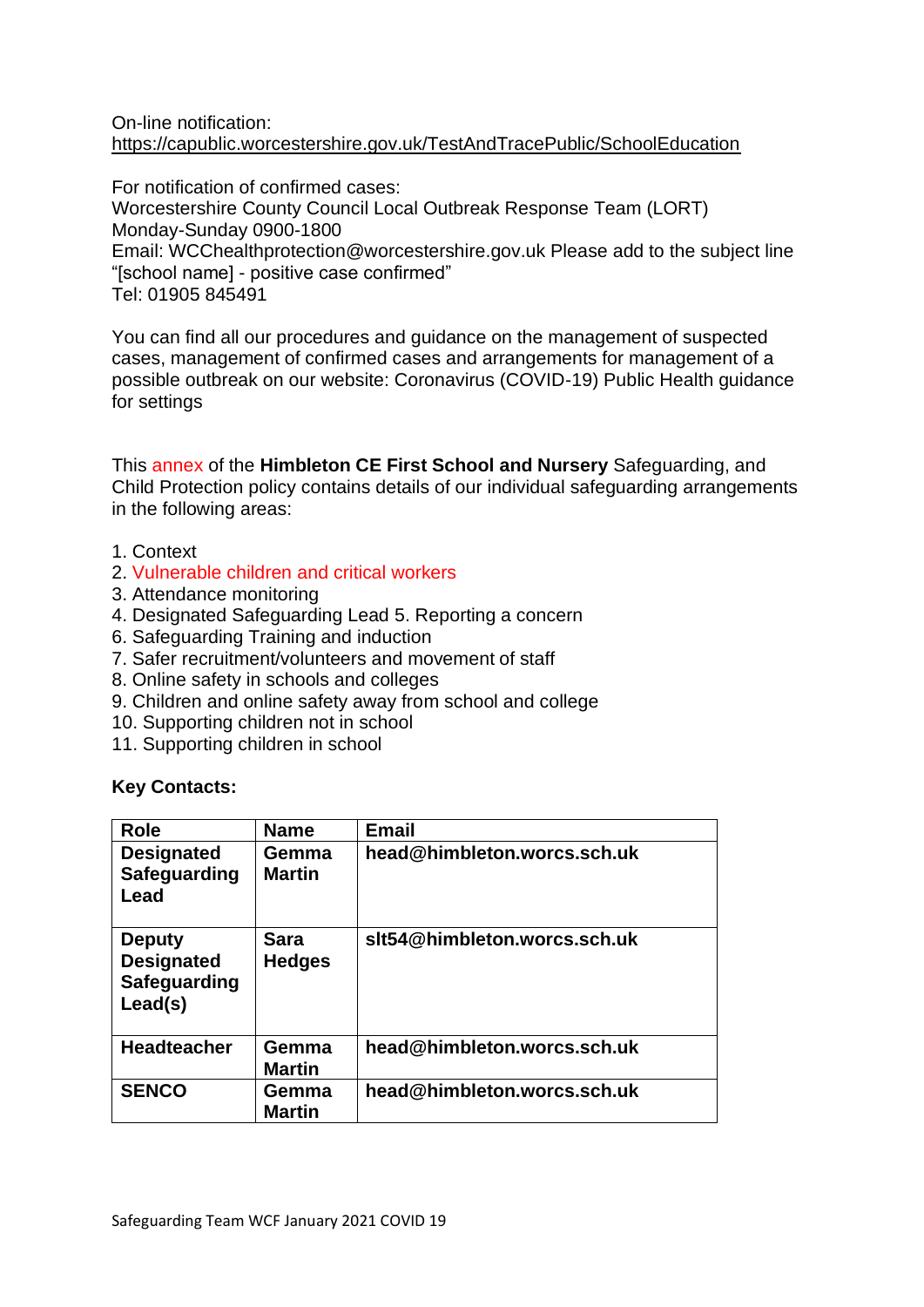#### **Vulnerable children**

Vulnerable children include those who have a social worker and those children and young people up to the age of 25 with education, health and care (EHC) plans. Those who have a social worker include children who have a Child Protection Plan and those who are looked after by the Local Authority. A child may also be deemed to be vulnerable if they have been assessed as being in need or otherwise meet the definition in section 17 of the Children Act 1989.

All CYP with EHCPs should be able to attend in school provision during the lockdown however parent carers may choose for their child to remain at home during this period in which case they should receive remote learning.

Risk assessments should be updated for CYP with EHCPs whose parent carers do not choose to take up an onsite school place during the current lockdown. Schools should contact SEND casework if they have any concerns about making the provision outlined in a child's EHCP through the provision of remote learning.

Eligibility for free school meals in and of itself should not be the determining factor in assessing vulnerability.

Vulnerable children and young people include those who:

- are assessed as being in need under section 17 of the Children Act 1989, including children and young people who have a child in need plan, a child protection plan or who are a looked-after child
- have an education, health and care (EHC) plan
- have been identified as otherwise vulnerable by educational providers or local authorities (including children's social care services), and who could therefore benefit from continued full-time attendance, this might include:
	- o children and young people on the edge of receiving support from children's social care services or in the process of being referred to children's services
	- o adopted children or children on a special guardianship order
	- o those at risk of becoming NEET ('not in employment, education or training')
	- o those living in temporary accommodation
	- $\circ$  those who are young carers
	- $\circ$  those who may have difficulty engaging with remote education at home (for example due to a lack of devices or quiet space to study)
	- o care leavers
	- $\circ$  others at the provider and local authority's discretion including pupils and students who need to attend to receive support or manage risks to their mental health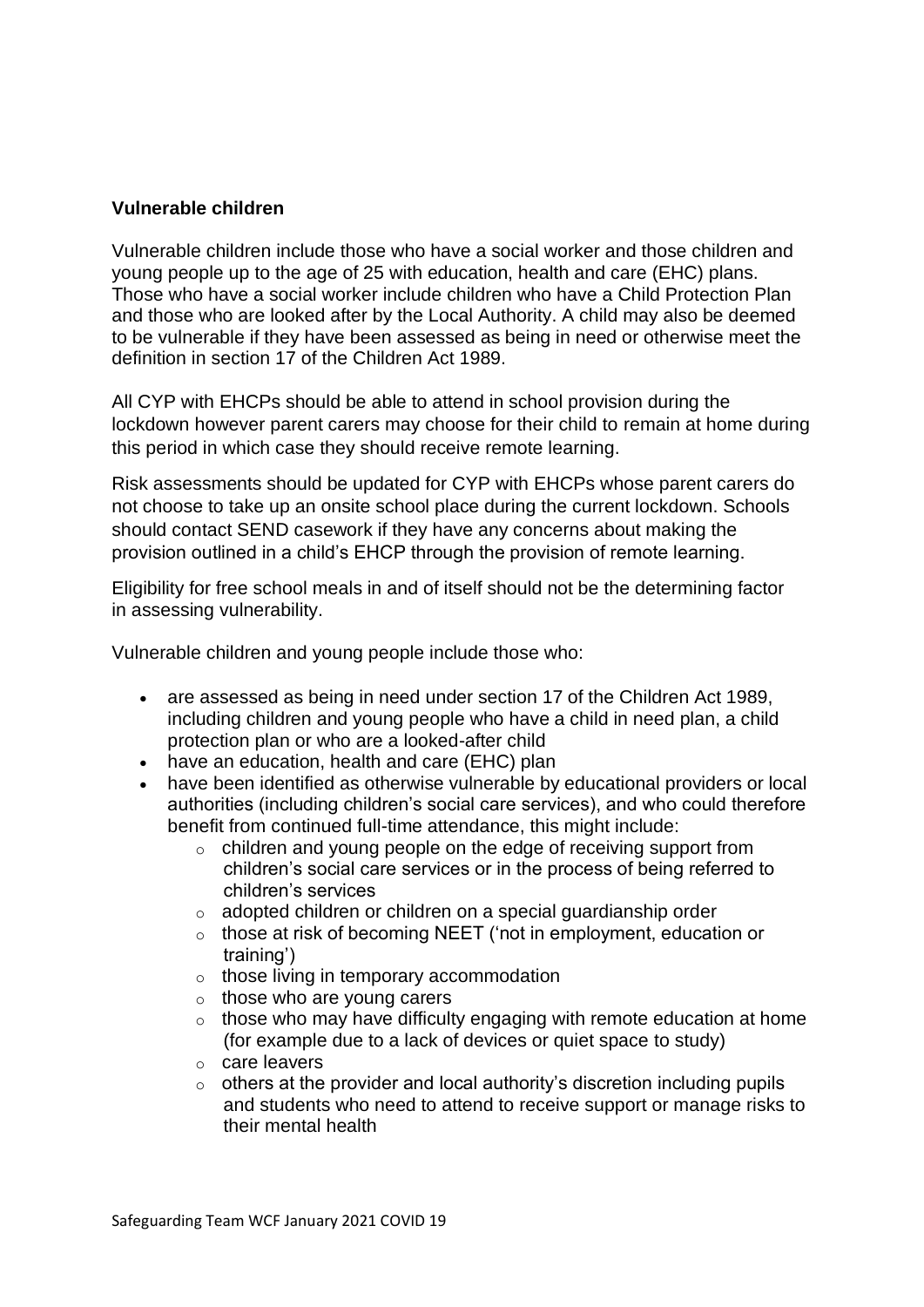## **Critical workers**

Parents whose work is critical to the coronavirus (COVID-19) and EU transition response include those who work in health and social care and in other key sectors outlined in the following sections. Children with at least one parent or carers who is a critical worker can go to school or college if required, but parents and carers should keep their children at home if they can.

**Himbleton CE First School** will continue to work with and support children's social workers to help protect vulnerable children. This includes working with and supporting children's social workers and the local authority virtual school head (VSH) for looked-after and previously looked-after children. The lead person for this will be: **Gemma Martin.**

There is an expectation that vulnerable children who have a social worker will attend an education setting, will be notified if a child has had to self-isolate, either through the child having a confirmed case of COVID or is in a school bubble, that has had to collapse in order to self-isolate for 10 days so long as they do not have underlying health conditions that put them at risk.

Where parents are concerned about the risk of the child contracting COVID19, **Himbleton CE First School and Nursery** or the social worker will talk through these anxieties with the parent/carer following the advice set out by Public Health England. **Himbleton CE First School and Nursery** will encourage our vulnerable children and young people to attend a school, including remotely if needed.

#### **Attendance monitoring**

**Himbleton CE First School and Nursery** will inform social workers, if a child is not able to attend school due to COVID.

To support the above, **Himbleton CE First School and Nursery** will, when communicating with parents/carers and carers, confirm emergency contact numbers are correct and ask for any additional emergency contact numbers where they are available.

In all circumstances where a vulnerable child does **not take** up their place at school, or discontinues, we will notify their social worker.

#### **Reporting a concern**

Where staff have a concern about a child, they should continue to follow the process outlined in the school Safeguarding Policy, this includes making a report via Form 1.

Staff are reminded of the need to report any concern immediately and without delay.

Where staff are concerned about an adult working with children in the school, they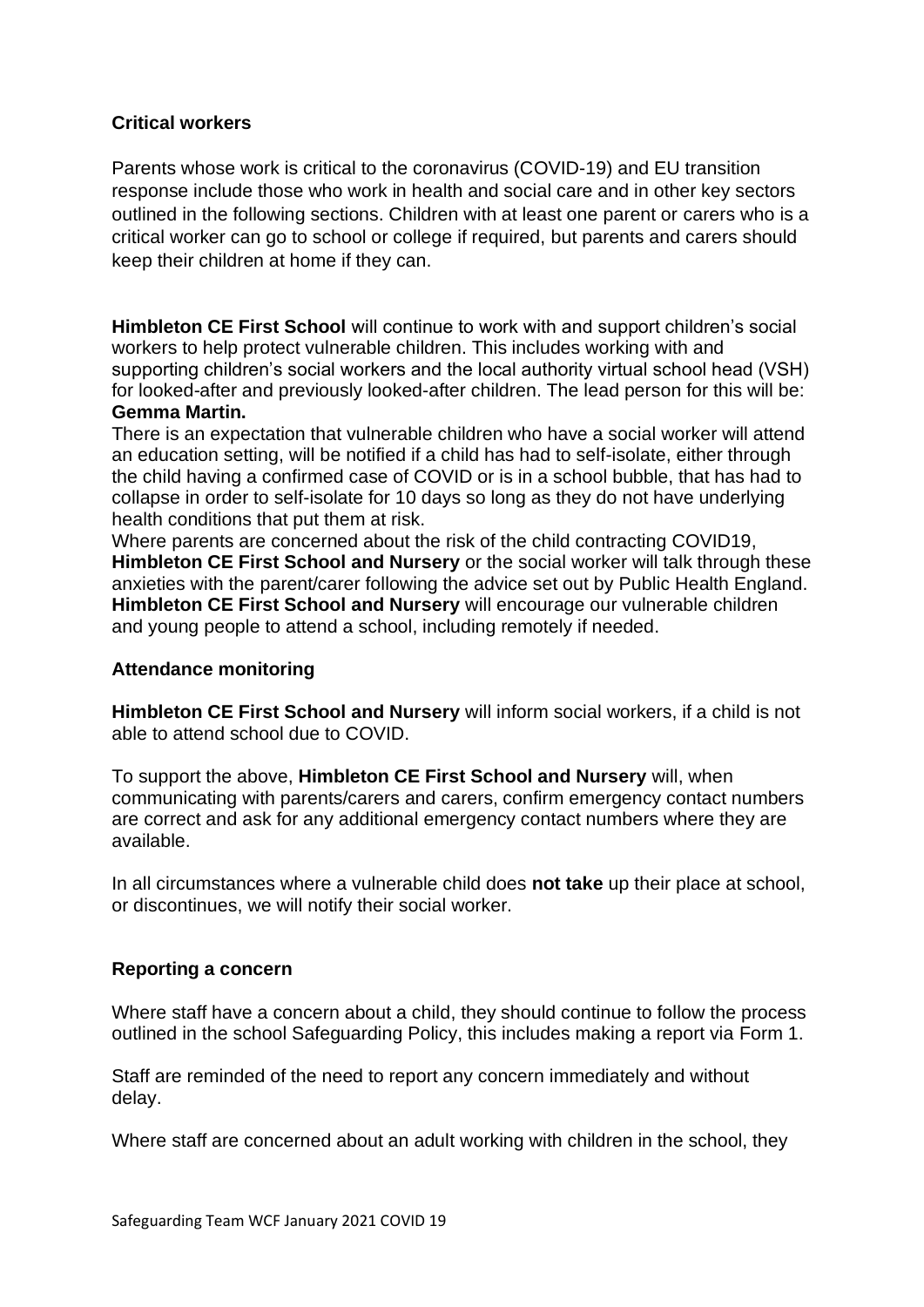should report the concern to the headteacher. Concerns around the Headteacher should be directed to the Chair of Governors. All concerns must be reported to the Local Area Designated Officer (LADO).

# **Safeguarding Training and induction**

Deputy Safeguarding Leads (or deputy) will be able to access DSL training either virtually or face to face and all DSLs will need to have their DSL certificates up to date.

All existing school staff have had safeguarding training and have read part 1 of Keeping Children Safe in Education (2020). The DSL should communicate with staff any new local arrangements, so they know what to do if they are worried about a child.

Where new staff are recruited, or new volunteers enter **Himbleton CE First School and Nursery** they will continue to be provided with a safeguarding induction.

If staff are deployed from another education or children's workforce setting to our school, we will consider the DfE supplementary guidance on safeguarding children during the COVID-19 pandemic and will accept portability as long as the current employer confirms in writing that:-

• the individual has been subject to an enhanced DBS and children's barred list check

• there are no known concerns about the individual's suitability to work with children

• there is no ongoing disciplinary investigation relating to that individual.

Upon arrival, they will be given a copy of the receiving setting's child protection policy, confirmation of local processes and confirmation of DSL arrangements.

#### **Safer recruitment/volunteers and movement of staff**

It remains essential that people who are unsuitable are not allowed to enter the children's workforce or gain access to children. When recruiting new staff, **Himbleton CE First School and Nursery** will continue to follow the relevant safer recruitment checks.

During the COVID-19 period all referrals should be made by emailing [Misconduct.Teacher@education.gov.uk](mailto:Misconduct.Teacher@education.gov.uk)

#### **Online safety in schools**

**Himbleton CE First School and Nursery** will continue to provide a safe environment, including online. This includes the use of an online filtering system.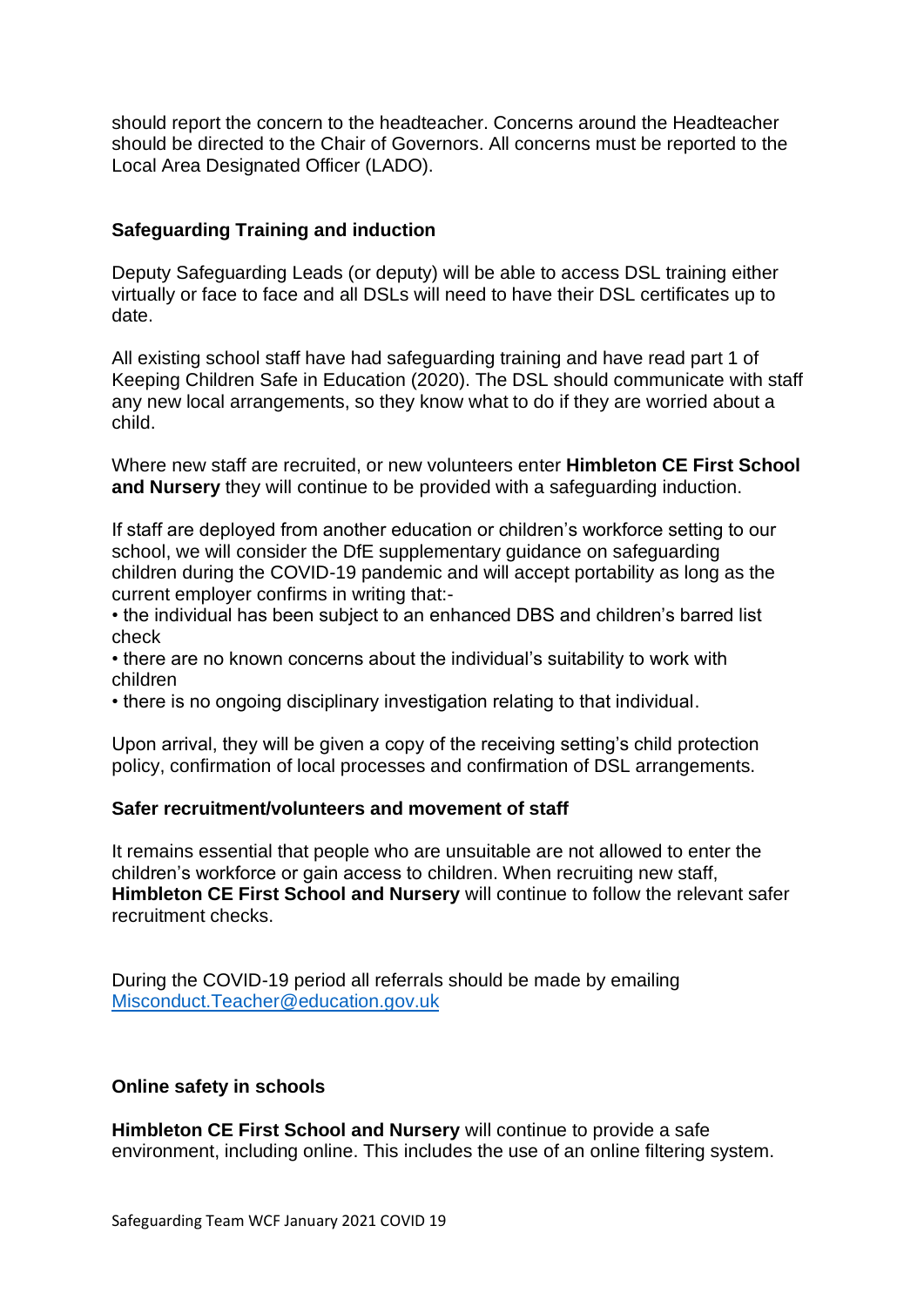Where students are using computers in school, appropriate supervision will be in place.

# **Children and online safety away from school**

It is important that all staff who interact with children, including online, continue to look out for signs a child may be at risk. Any such concerns should be dealt with as per the Child Protection Policy and where appropriate referrals should still be made to children's social care and as required, the police. If children are sent home to selfisolate due to a break down in school bubbles, online safety will continue to be followed.

Online teaching should follow the same principles as set out in the school's code of conduct.

**Himbleton CE First School and Nursery** will ensure any use of online learning tools and systems is in line with privacy and data protection/GDPR requirements.

Below are some things to consider when delivering virtual lessons, especially where webcams are involved:

• 1:1s in exceptional circumstances only, with parental and headteacher consent (fully risk assessed)

• Staff and children must wear suitable clothing, as should anyone else in the household.

• Any computers used should be in appropriate areas

• Live classes should be kept to a reasonable length of time, or the streaming may prevent the family 'getting on' with their day.

• Language must be professional and appropriate, including any family members in the background.

• Staff must only use platforms provided/agreed by **Himbleton CE First School and Nursery** to communicate with pupils

• Staff should record, the length, time, date and attendance of any sessions held.

#### **Supporting children not in school**

**Himbleton CE First School and Nursery** is committed to ensuring the safety and wellbeing of all its Children and Young people.

Where the DSL has identified a child to be on the edge of social care support, or who would normally receive pastoral-type support in school, they should ensure that a robust communication plan is in place for that child or young person.

Details of this plan must be recorded, as should a record of contact have made.

The communication plans can include; remote contact, phone contact, doorstep visits. Other individualised contact methods should be considered and recorded.